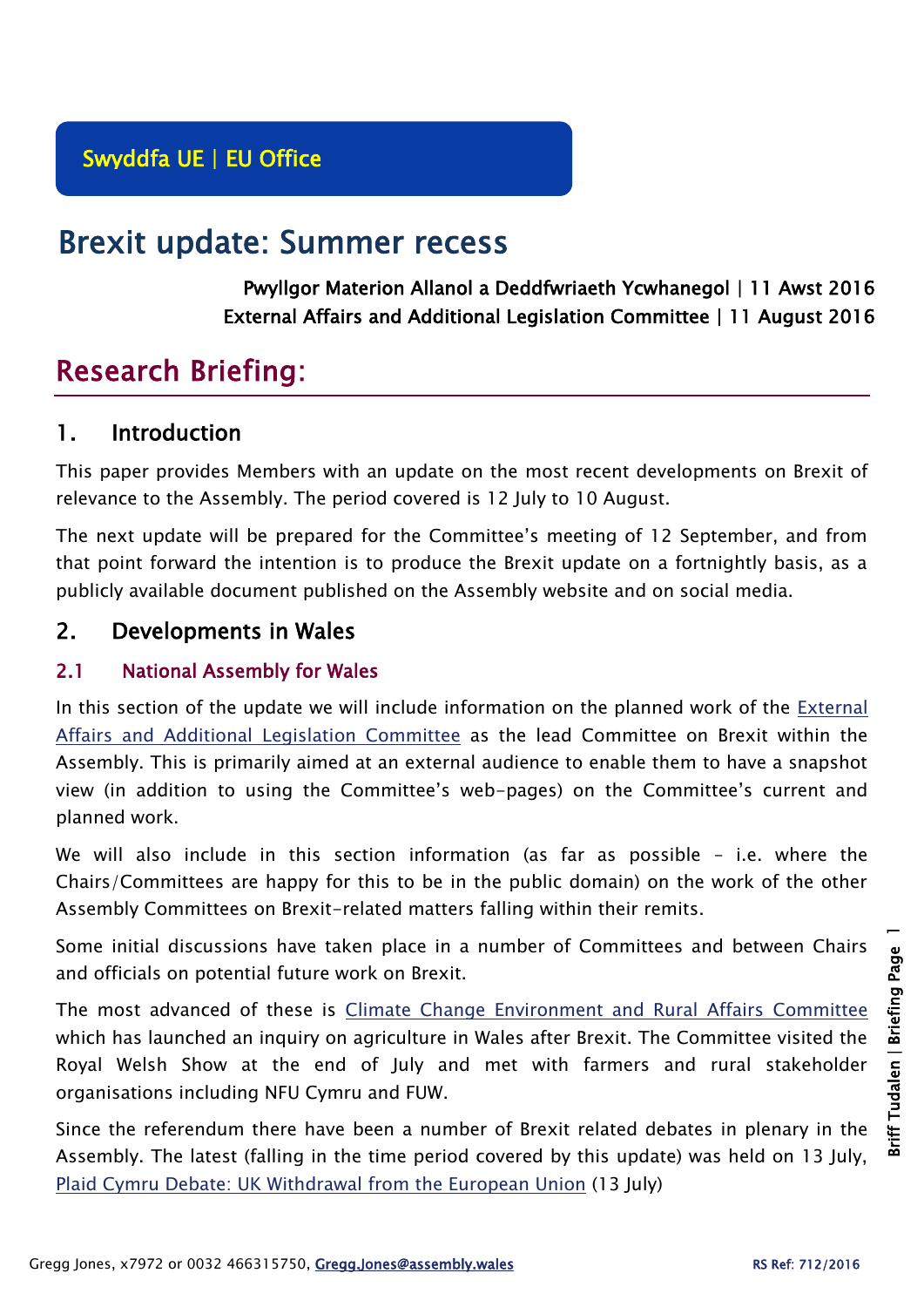On 3 August the National Assembly for Wales and Wales Governance Centre hosted a [discussion on Brexit at the Eisteddfod in Abergavenny](http://sites.cardiff.ac.uk/wgc/2016/08/01/brexit-means-brexit-but-what-does-brexit-mean-for-wales-and-the-uk/), distributing copies of the Assembly's Research Paper on [Wales and the EU: What does the vote to leave the EU mean to Wales?](https://assemblyinbrief.wordpress.com/2016/06/24/eu-referendum-results-in-wales/)

#### 2.2 Welsh Government

On 9 August the Welsh Government [announced](http://gov.wales/newsroom/firstminister/2016/160809eu/?lang=en) that a new External Advisory Group on Europe was being set up. The list of responsibilities of Cabinet Secretaries had been tweaked in recent weeks and included the addition of a responsibility for Mark Drakeford AM to chair an 'external advisory Panel on EU Withdrawal'. We understand that the Panel is due to hold its first meeting in September and that it will meet regularly over an initial 12-month period.

The First Minister also announced that he will chair a Cabinet Sub-Committee on European Transition from September.

On 21 July the Cabinet Secretary Leslie Griffiths met the UK Farming Minister George Eustice at the Royal Welsh with ['Brexit' at the top of the agenda](http://gov.wales/newsroom/environmentandcountryside/2016/160721-brexit-top-of-the-agenda-as-cabinet-secretary-meets-uk-farming-minister/?lang=en), as well as meeting Welsh stakeholders during the visit.

And of course the First Minister Carwyn Jones met the new Prime Minister in [Cardiff on 18](https://www.gov.uk/government/news/pm-to-visit-wales-to-underline-her-strong-personal-support-for-the-union)  [July.](https://www.gov.uk/government/news/pm-to-visit-wales-to-underline-her-strong-personal-support-for-the-union) Both leaders described the meeting as positive and constructive.

In a [statement](http://gov.wales/newsroom/firstminister/2016/160718fmpm/?lang=en) following the meeting the First Minister underlined the importance of guarantees on future funding and on securing the future of the steel industry in Wales.

Of the visit Prime Minister Theresa May stated:

The union is very important to me and I'm pleased to visit Wales so early in my premiership… What I want to see is the best possible deal for the whole of the UK and I want the Welsh Government to be involved in the discussions - that's why I am here.

#### 2.3 Welsh stakeholders

On 18 July the Arts Council for Wales published a [briefing](http://www.arts.wales/102338) as an initial response to the outcome of the EU referendum and potential impact on the cultural sector in Wales. It highlighted a number of areas where the sector has keen interest including access to EU funding, access to EU markets, freedom of movement/artists mobility, pan European rules and regulations, and European Capital of Culture. It also raised questions around future relations with the EU, with Europe more broadly, and the 'recalibration' of relationships between the Welsh Government and UK Government.

The Public Policy Institute Wales published a [blog](http://ppiw.org.uk/what-will-brexit-mean-for-wales/) on 28 July looking at the potential impact of Brexit on Wales. It considered different types of 'Brexit' and the potential financial impact on funding coming to Wales, impact on trade, employment and public service delivery.

The Bevan Foundation on 2 August published a report [Wales after Brexit: an agenda for a](https://www.bevanfoundation.org/publications/wales-brexit-agenda-fair-prosperous-sustainable-country/)  [fair, prosperous and sustainable country.](https://www.bevanfoundation.org/publications/wales-brexit-agenda-fair-prosperous-sustainable-country/) The report sets an: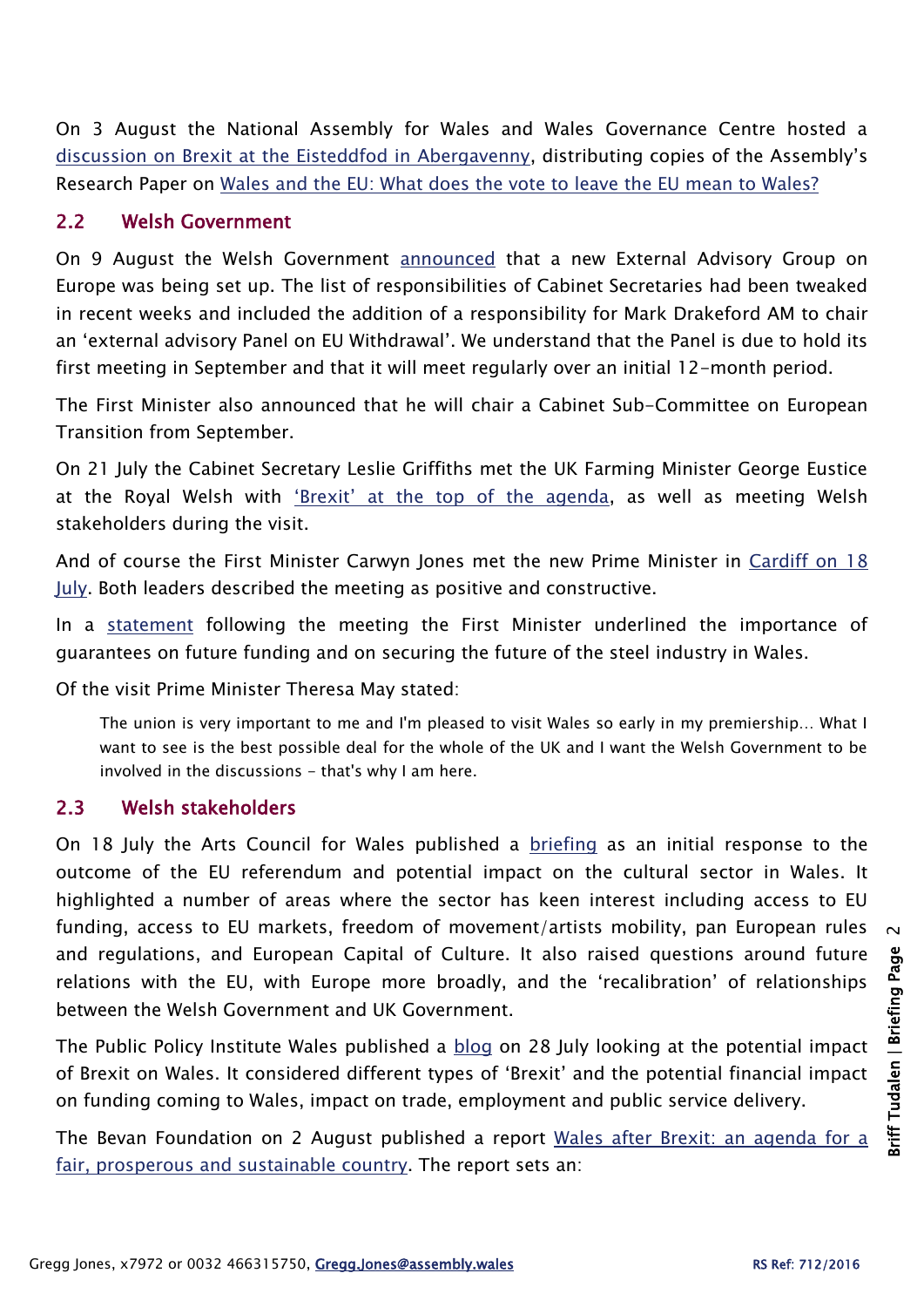agenda for principles and key actions which should underpin Wales' economy, society, environment and democracy as Wales withdraws from the EU and responds to the risks and opportunities ahead.

On 13 July NFU Cymru published a briefing for its members (not available publicly) on the EU referendum decision and what this means for the Basic Payment Scheme to farmers under CAP and to the Rural Development Programme Wales.

Councillor Phil Bale, Leader of Cardiff Council, became the WLGA's Europe spokesperson in July, replacing Councillor Bob Bright who stepped down as leader of Newport earlier this year. Councillor Bale will represent WLGA on the Welsh Government's new external advisory panel on withdrawal from the EU.

# 3. EU level developments

## 3.1 European Council/Council of Ministers

In mid-July the UK relinquished the Presidency of the Council, which had been scheduled for the second half of 2017. This followed several weeks' speculation as to whether or not the UK would assume the rotating EU Presidency in light of the EU referendum leave vote.

On 26 July the [Council published a revised calendar of Presidencies,](http://www.consilium.europa.eu/en/press/press-releases/2016/07/26-council-rotating-presidencies-revised-order/) which sees Estonia take over the UK's slot.

## 3.2 European Commission

On 27 July European Commission President Jean-Claude Juncker [announced](http://europa.eu/rapid/press-release_IP-16-2652_en.htm) that he had appointed former French Minister for Agriculture and Foreign Affairs, and former EU Commissioner (Regional Policy 1999-2004; Internal Market and Services 2010-2014) Michel Barnier as the Head of the Brexit Taskforce within the European Commission. Barnier is due to take up this new role from 1 October, under the title Chief Negotiator in charge of the Preparation and Conduct of the Negotiations.

Barnier's appointment follows that of Didier Seeuws, who was appointed as Head the Special Taskforce on the UK in the Council (in late June), to co-ordinate negotiations with the UK on Brexit.

It remains to be seen how the two taskforces will work together in the negotiations, and what  $\alpha$ their roles will be specifically. Media reports suggest the Council will focus on political level discussions whilst the Commission will focus on detailed technical issues. However, this should become clearer once the Barnier Taskforce is up and running and as we move towards Article 50 notification.

Sir Julian King, the UK's nominee to replace Lord Hill as EU Commissioner has been assigned the portfolio of [Commissioner for Security Union.](http://europa.eu/rapid/press-release_IP-16-2707_en.htm?locale=enhttp://ec.europa.eu/priorities/sites/beta-political/files/king_en.pdf) The procedure for replacing a Commissioner is set out in Article 246(2) of the [Treaty on the Functioning of the EU:](http://eur-lex.europa.eu/legal-content/EN/TXT/?uri=celex%3A12012E%2FTXT) the Council appoints the new Commissioner by 'common accord' with the President of the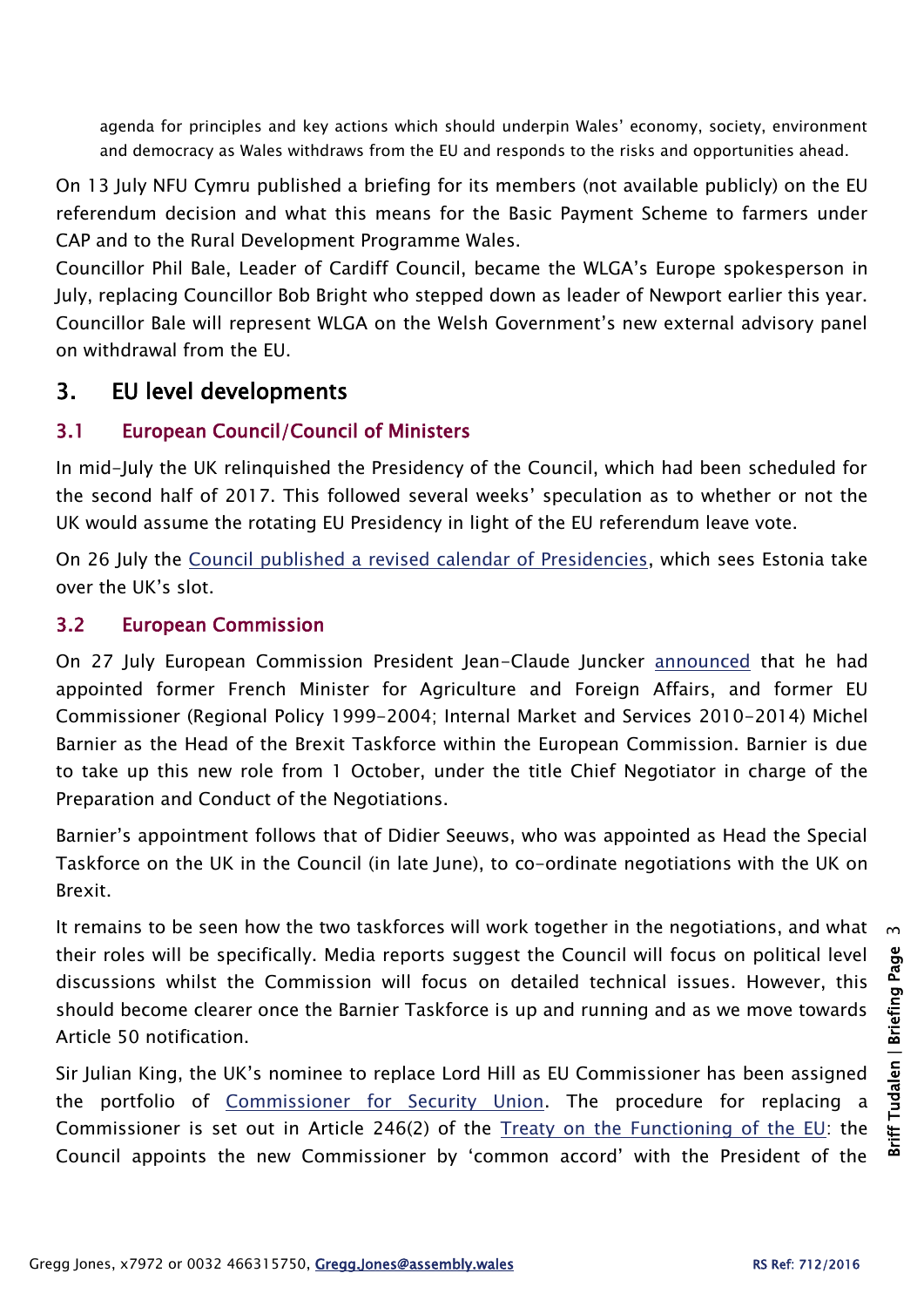European Commission in consultation with the European Parliament. This means King will appear before Parliament in the early autumn, before being confirmed as Commissioner.

#### 3.3 European Parliament

Nothing to report.

## 3.4 Other: EU media

There have been numerous articles in EU media on Brexit in recent weeks. Politico.eu includes stories on [Switzerland](http://www.politico.eu/article/swiss-could-become-brexits-latest-casualty-european-union-migration/) (suggesting the Swiss could suffer in negotiations with the EU as a result of Brexit), and the [Canada free trade deal](http://www.politico.eu/article/eu-trade-policy-close-to-death-if-canada-deal-fails/) (if it fails it could spell the end of EU trade deals according to the article).

Euractiv has a couple of articles on the UK and trade including one on the City of London [\(courting old friends US and Japan\)](http://www.euractiv.com/section/uk-europe/news/uk-city-urges-courting-old-friends-like-us-japan-post-brexit/), revival of ['made in Britain',](http://www.euractiv.com/section/uk-europe/news/prime-minister-may-to-set-course-for-made-in-britain-revival/) and on China's apparent openness to a [free trade deal with the UK.](http://www.euractiv.com/section/trade-society/news/china-ready-to-explore-free-trade-deal-with-britain/)

## 4. UK level developments

#### 4.1 UK Government

One of the first actions of new Prime Minister Theresa May was the establishment of a 'Brexit' department in Whitehall: [Department for Exiting the European Union,](https://www.gov.uk/government/organisations/department-for-exiting-the-european-union) under the political steer of Secretary of State the Rt Hon David Davis MP. Former Welsh Secretary David Jones MP was named as one of the Ministers for this new department. The Permanent Secretary for this department will be Oliver Robbins.

The Prime Minister has established a new [Cabinet Committee on Economy and Industrial](https://www.gov.uk/government/news/new-cabinet-committee-to-tackle-top-government-economic-priority)  [Strategy,](https://www.gov.uk/government/news/new-cabinet-committee-to-tackle-top-government-economic-priority) bringing together 11 State departments (none of the Secretaries of State for the Devolved Nations are included in these) to deliver one of the government's top 3 priorities: an economy that works for everyone, with a strong industrial strategy at its heart. The Committee met for the first time on 2 August.

The Prime Minister has undertaken a number of bilateral meetings with EU Heads of State including [German Chancellor Angela Merkel](https://www.gov.uk/government/news/prime-minister-theresa-mays-statement-in-berlin-20-july-2016) (21 July), [French President Hollande](https://www.gov.uk/government/speeches/pm-statement-in-paris-21-july-2016) (21 July) [Taoiseach Enda Kenny](https://www.gov.uk/government/speeches/pm-statement-following-talks-with-taoiseach-enda-kenny-26-july-2016) (26 July), [Italian Prime Minister Matteo Renzi](https://www.gov.uk/government/speeches/pm-statement-in-rome-27-july-2016) (27 July), [Polish Prime](https://www.gov.uk/government/speeches/pm-press-statement-in-warsaw-28-july-2016)  Minister [Beata Szydło](https://www.gov.uk/government/speeches/pm-press-statement-in-warsaw-28-july-2016) (28 July), and [Slovakian Prime Minister Robert Fico](https://www.gov.uk/government/speeches/pm-statement-after-meeting-slovakian-prime-minister-fico-in-bratislava-28-july-2016) (28 July).

The Prime Minister also met with each of the First Ministers of the Devolved Administrations during her first couple of week in office. More details on this in the devolved sections below.

A [legal challenge for a judicial review](http://www.theguardian.com/politics/2016/jul/08/legal-attempt-prevent-brexit-preliminary-hearing-article-50) of the use of prerogative powers by the UK Government to initiate Article 50 was held on 19 July. No details are available at time of writing of the outcome of this hearing. The Prime Minister has reiterated her intention to take some time before triggering Article 50, with the general assumption that this is unlikely to happen before the new year, and with some commentators suggesting this could be delayed until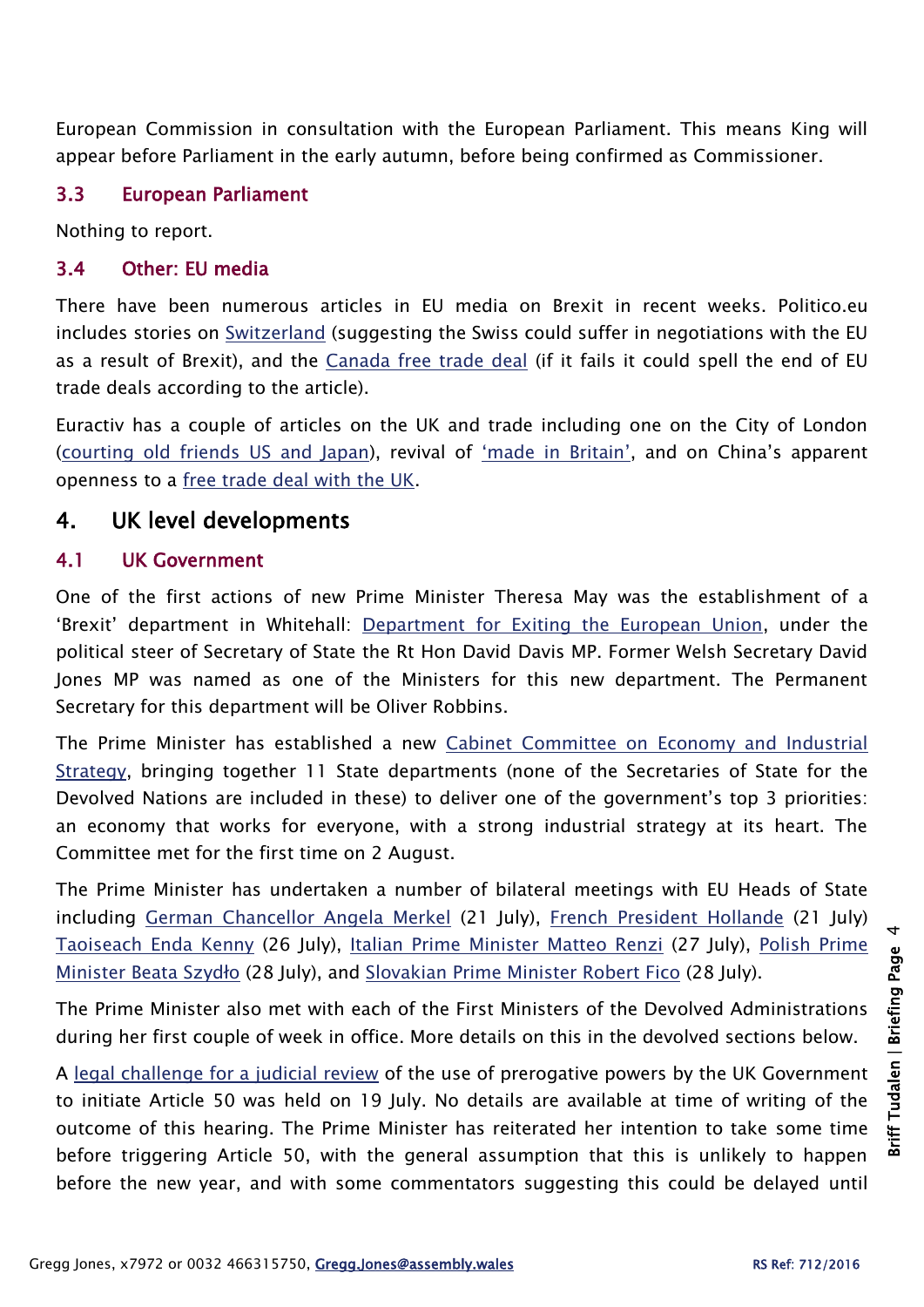well into 2017. Welsh Government First Minister Carwyn Jones has stated he would like to see Article 50 triggered before [the summer of 2017.](http://www.bbc.co.uk/news/uk-wales-politics-36816423)

## 4.2 House of Commons

The Welsh Affairs Committee announced on 28 July that it is holding an inquiry into the [implications for Wales of the EU referendum result.](http://www.parliament.uk/business/committees/committees-a-z/commons-select/welsh-affairs-committee/news-parliament-2015/brexit-wales-launch-16-17/)

The Scottish Affairs Committee has also launched an EU-related inquiry, [Scotland's place in](http://www.parliament.uk/business/committees/committees-a-z/commons-select/scottish-affairs-committee/inquiries/parliament-2015/scotland-place-europe-16-17/)  [Europe,](http://www.parliament.uk/business/committees/committees-a-z/commons-select/scottish-affairs-committee/inquiries/parliament-2015/scotland-place-europe-16-17/) following the Brexit vote, with a public consultation (responses received by 31 August will inform the Committee's work in October). The Northern Ireland Affairs Committee has not yet launched an EU-related inquiry following the referendum result.

The European Scrutiny Committee launched a [consultation](http://www.parliament.uk/business/committees/committees-a-z/commons-select/european-scrutiny-committee/news-parliament-20151/scrutiny-consultation-launch-16-17/) on 8 July on how its scrutiny work should adapt to Brexit.

The Foreign Affairs Committee published a report on 20 July: [Equipping the Government for](http://www.publications.parliament.uk/pa/cm201617/cmselect/cmfaff/431/43102.htm)  [Brexit.](http://www.publications.parliament.uk/pa/cm201617/cmselect/cmfaff/431/43102.htm) The report takes a particularly critical view of the previous UK Government's planning for the EU referendum outcome:

3.The previous Government's considered view not to instruct key Departments including the FCO to plan for the possibility that the electorate would vote to leave the EU amounted to gross negligence. It has exacerbated post-referendum uncertainty both within the UK and amongst key international partners, and made the task now facing the new Government substantially more difficult.

## 4.3 House of Lords

The Chair of the House of Lords [EU Select Committee](http://www.parliament.uk/business/committees/committees-a-z/lords-select/eu-select-committee-/) Lord Boswell wrote to David Rees AM in July congratulating him on his appointment as Chair of the External Affairs and Additional Legislation Committee, and underlining his commitment to working closely with the Assembly on EU affairs. He also noted the value of the EC-UK Forum to this work.

Lord Boswell also drew attention to the EU Committee's [report,](http://www.publications.parliament.uk/pa/ld201617/ldselect/ldeucom/33/3302.htm) published on 22 July. The report underlines the importance of the scrutiny role played by Parliament (focusing on the Lords), and recommends charging the EU Committee with the explicit responsibility for scrutinising the negotiations. The report also notes that work has already been undertaken to prepare a programme of cross-cutting inquiry work – with a list of 29 themes identified for this work including many of direct relevance to Wales (e.g. agriculture, fisheries, environment and climate change, research, universities and students etc.). It also highlights themes of 'intra-UK relations' and 'inter-parliamentary and inter-institutional relations'.

The EU Energy [and Environment Sub-Committee](http://www.parliament.uk/business/committees/committees-a-z/lords-select/eu-energy-environment-subcommittee/news-parliament-2015/brexit-environment-policy/) held a session with academic experts on the impact of Brexit on EU and UK environment policy on 14 July.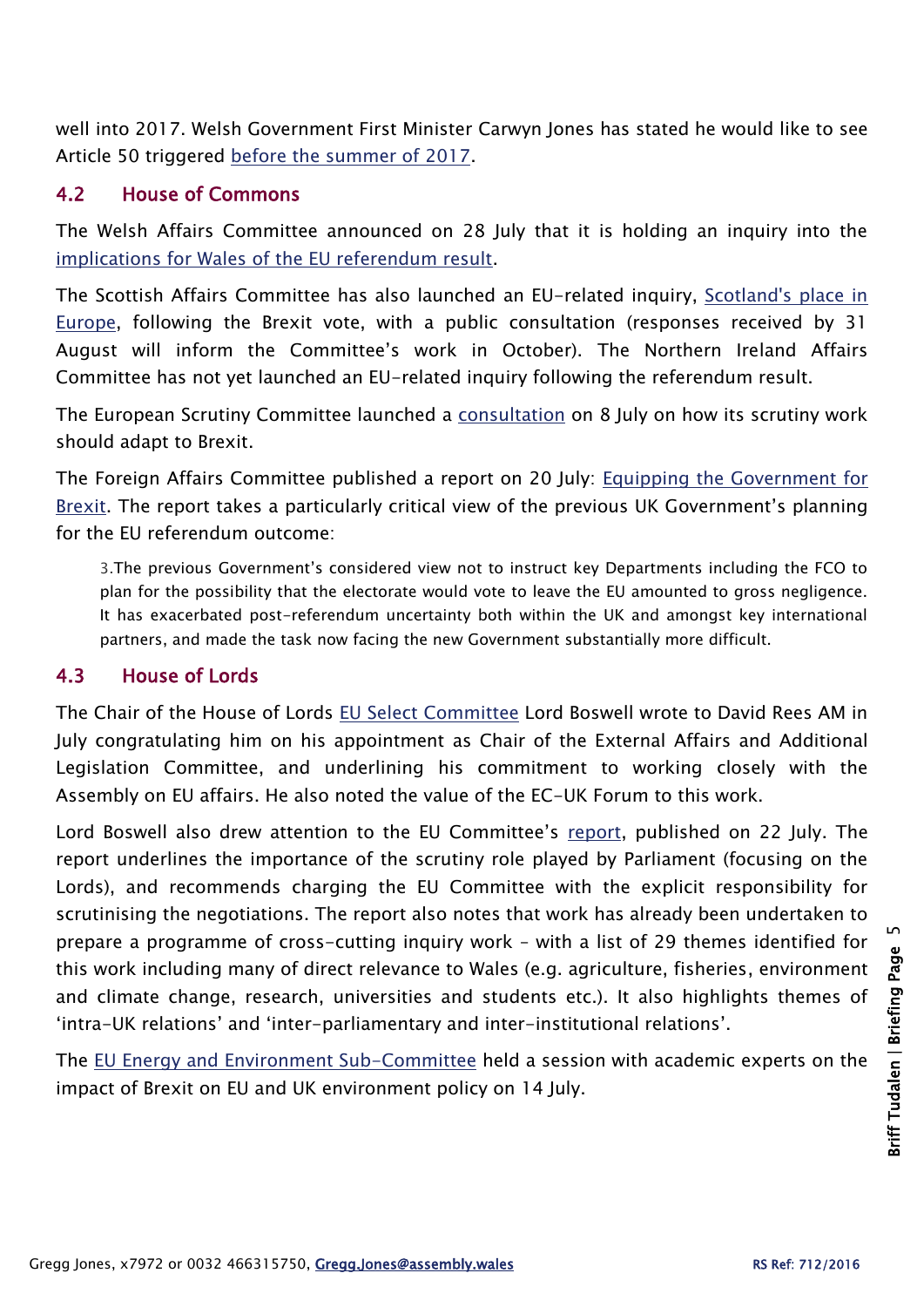## 4.4 Involvement of Devolved Administrations

Prime Minister Theresa May visited Scotland, Wales and Northern Ireland in the week following her appointment. More on this below in sections 4.2,

#### 4.5 Other UK developments

A number of UK-wide interest organisations have published positions on Brexit setting out priorities for the EU negotiations. These include:

- CBI: [5 key principles for EU negotiations:](http://news.cbi.org.uk/news/5-key-principles-for-eu-negotiations/) including ease of EU-UK trade, regulatory balance, migration system allowing access to people/skills, clear strategy for international trade
- Greenpeace: [6 priorities for the environment after Brexit:](http://www.greenpeace.org.uk/blog/other/6-priorities-environment-after-brexit) including continuing to be a global leader in climate change; ensuring sustainable fishing post CFP; maintaining strong environmental legislation for birds, habitats and water; and safeguarding funds for agriculture and wildlife ensuring money is linked to environmental protection.

## 5. Scotland

#### 5.1 Scottish Parliament

The Scottish Parliament's European and External Relations Committee [visited Brussels](http://www.parliament.scot/newsandmediacentre/European-Committee-in-Brussels.aspx) on 17 July for a series of meetings with Ambassadors from EU and European Free Trade Association (EFTA) Member States and other Brussels-based organisations to discuss the implications of Brexit for Scotland.

The Committee also held [evidence sessions](http://www.parliament.scot/newsandmediacentre/100414.aspx) with a range of Scottish businesses and stakeholder organisations on 28 July as part of its work on Brexit and Scotland. The Committee has organised these sessions during the summer recess of the Scottish Parliament.

The Convener (Chair) of the Committee is [Joan McAlpine MSP,](http://www.parliament.scot/msps/currentmsps/joan-mcalpine-msp.aspx) SNP member for South **Scotland** 

#### 5.2 Scottish Government

As noted earlier the Prime Minister met [Scottish First Minister Nicola Sturgeon](https://firstminister.gov.scot/fm-meets-new-pm/) in Edinburgh on 15 July.

On 25 July Sturgeon made a speech to the Institute of Public Policy Research, [Scotland in EU,](http://news.scotland.gov.uk/Speeches-Briefings/Scotland-in-EU-2772.aspx) which sets out her reflections on what the EU referendum outcome means for Scotland, relations with the UK and with the EU.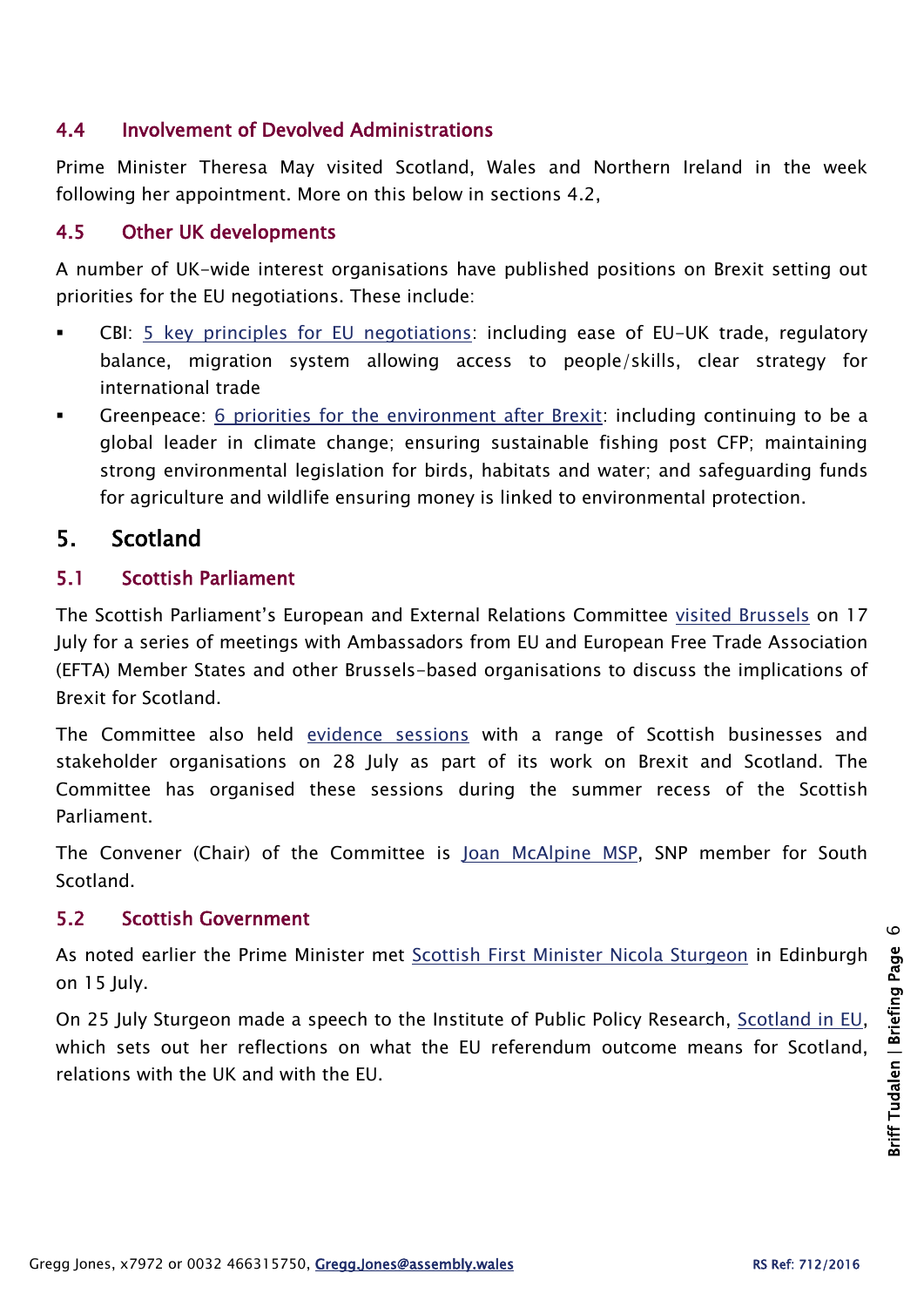## 5.3 Scottish independence

A [YouGov poll](https://yougov.co.uk/news/2016/07/30/brexit-fails-boost-support-scottish-independence/) published at the end of July on Scottish independence, the first since the EU referendum vote, gives a majority of 53% to 47% in favour of Scotland remaining as part of the UK.

# 6. Northern Ireland

The Prime Minister [met](https://www.gov.uk/government/news/pm-to-visit-northern-ireland-25-july-2016) Northern Ireland First Minister Arlene Foster and deputy First Minister Martin McGuinness on 25 July at Stormont in Belfast.

Speaking on 20 July ahead of the Extraordinary British-Irish Council in Cardiff Northern Ireland First Minister Arlene Foster stated that [Northern Ireland and Wales must work](https://www.daera-ni.gov.uk/news/northern-ireland-and-wales-must-work-together-maximise-opportunities-presented-by-brexit-mcilveen)  [together to maximise opportunities presented by Brexit](https://www.daera-ni.gov.uk/news/northern-ireland-and-wales-must-work-together-maximise-opportunities-presented-by-brexit-mcilveen) (20 July). Foster is the leader of the DUP, which backed Brexit.

## 7. British-Irish relations

## 7.1 British-Irish Council

On 22 July the First Minister hosted an [Extraordinary British-Irish Council Summit to discuss](http://gov.wales/newsroom/firstminister/2016/160722bic/?lang=en)  [Brexit.](http://gov.wales/newsroom/firstminister/2016/160722bic/?lang=en) The Irish Taoiseach Enda Kenny attended, together with the Secretary of State for Wales (Alun Cairns MP) and Sec State for Scotland, the Scottish and Northern Ireland First Minister, and Deputy First Minister for Northern Ireland, as well as the Chief Ministers from the Isle of Man, Guernsey and Jersey. A [communiqué](https://www.britishirishcouncil.org/sites/default/files/communiqu%C3%A9s/Cardiff%20Communique%20FINAL.pdf) (pdf) was published at the end of the Cardiff Summit which underlined the important role of the British-Irish Council in the Brexit process, and which:

reiterated their commitment to facilitating harmonious and mutually beneficial relationships among the people of these islands.

The statement also noted:

…there are a number of priority areas where implications arise, in particular: the economy and trade, the Common Travel Area, relations with the EU and the status of all citizens affected by the change.

## 7.2 British-Irish Parliamentary Assembly (BIPA)

The British Irish Parliamentary Assembly (BIPA) Committee C – Economic Affairs will be undertaking an inquiry into *The possible implications of the UK's EU referendum on the agrifood sectors of the BIPA member countries*, with a view to producing a report in early 2017.

# 8. Other reports published

House of Commons Library:

- [Reading list on UK-EU relations 2013-16: reform, renegotiation, withdrawal](http://researchbriefings.parliament.uk/ResearchBriefing/Summary/CBP-7220) (24 June)
- **[Brexit and local government](http://researchbriefings.parliament.uk/ResearchBriefing/Summary/CBP-7664) (20 July)**

 $\overline{C}$